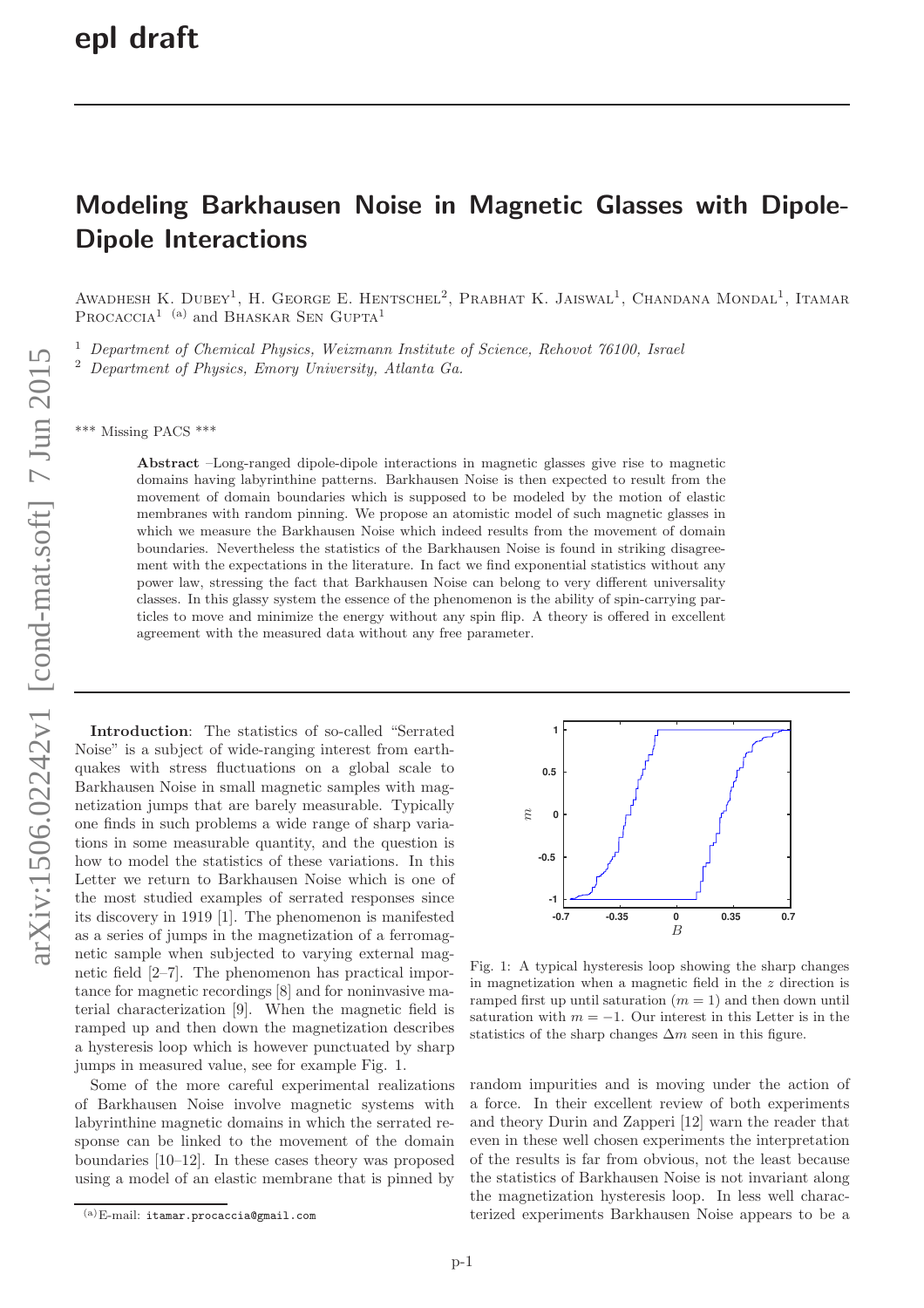very complex physical phenomenon with many different appearances. Its character may depend on the type of ferromagnetic specimen under study, the character of the disorder in the material, the external field driving rate, thermal effects, strength of the demagnetization fields, and other experimental details.

For these reasons it is worthwhile to construct microscopic theoretical models in which the measurement can be done with arbitrary accuracy and in which the interpretation can be fully justified by comparing careful simulations with the appropriate theory. Indeed, in recent papers we initiated the microscopic study of Barkhausen Noise in magnetic glasses based on a model Hamiltonian that couples the mechanical properties of an amorphous solids to its magnetic degrees of freedom. In this Letter we announce a model that contains long-ranged dipoledipole interactions such that the magnetic domains appear labyrinthine (see Fig. 2) in accordance with the expectation that Barkhausen Noise will be associated with the movement of domain boundaries. Nevertheless we will report here results that are quite surprising, in strong contradiction with many of the expectations in the field.

The Model: Our model Hamiltonian represents a binary glass with magnetic degrees of freedom [13, 16, 17]:

$$
U(\{\mathbf{r}_i\},\{\mathbf{S}_i\}) = U_{\text{mech}}(\{\mathbf{r}_i\}) + U_{\text{mag}}(\{\mathbf{r}_i\},\{\mathbf{S}_i\})\,,\quad(1)
$$

where  $\{\mathbf{r}_i\}_{i=1}^N$  are the 2-dimensional positions of N particles in an area  $L_x \times L_y$  and  $S_i$  are spin variables. The mechanical part  $U_{\text{mech}}$  represents a standard binary mixture of 50% particles A and 50% particles B, with Lennard-Jones potentials having a minimum at positions  $\sigma_{AA} = 1.17557, \sigma_{AB} = 1.0$  and  $\sigma_{BB} = 0.618034$  [14]. These parameters are known to provide good glass formation without crystallization. The energy parameters are selected as  $\epsilon_{AA} = \epsilon_{BB} = 0.5$  and  $\epsilon_{AB} = 1.0$ , in units for which the Boltzmann constant equals unity. All the potentials are truncated at distance  $2.5\sigma$  with two continuous derivatives.  $N_A \, {}^{\iota} \Lambda$ ' particles carry spins  $S_i$ ; the  $N_B$ 'B' particles are not magnetic. Of course  $N_A + N_B = N$ . In the present model the spins  $S_i$  are classical Heisenberg spins in 3-dimensions; these can point anywhere on the unit sphere.

The magnetic contribution to the potential energy is chosen to allow the creation of labyrinthine magnetic domains

$$
U_{\text{mag}}(\{\mathbf{r}_i\}, \{\mathbf{S}_i\}) = -\sum_{} J(r_{ij}) \mathbf{S}_i \cdot \mathbf{S}_j - \mathbf{B} \cdot \sum_i \mathbf{S}_i
$$

$$
-\sum_i K_i^{\parallel} \cos^2 (\phi_i - \psi_i(\{\mathbf{r}_i\})) - K^{\perp} \sum_i S_{iz}^2
$$

$$
-\sum_{\langle ij \rangle} \frac{3(\mu_i \cdot r_{ij})(\mu_j \cdot r_{ij}) - (\mu_i \cdot \mu_j) r_{ij}^2}{r_{ij}^5} \,. \tag{2}
$$

Here  $r_{ij} \equiv |\mathbf{r}_i - \mathbf{r}_j|$  and the sums are only over the A particles that carry spins. The exchange parameter  $J(\mathbf{r}_{ij})$  is a deterministic function of a changing inter-particle position (either due to affine motions induced by an external



Fig. 2: A typical labyrinthine structure of the magnetic domains in the present model with  $N = 2100$  and dipole-dipole interactions. Here  $J_0 = 6$ ,  $K^{\perp} = 0.25$ ,  $K^{\parallel} = 5$ ,  $\mu_B^2 = 0.1$ . Upper panel: zero magnetic field. The "small" particles in black are the non-magnetic particles. The other two colors represent 50% spins "up" and 50% spins "down". Middle and lower panels: the effect of an increasing magnetic field on the labyrinthine pattern shown in the upper panel. Middle panel:  $B = 0.3$ . Lower panel:  $B = 0.4$ . Note the coarsening of the domains of "up" spins (in magenta) which occur via movements of domain boundaries.

strain or an external magnetic field or due to non-affine particle displacements, and see below). We choose for concreteness the monotonically decreasing form  $J(x) =$  $J_0 f(x)$  where  $f(x) \equiv \exp(-x^2/0.3) + H_0 + H_2 x^2 + H_4 x^4$ with  $H_0 = -5.51 \times 10^{-8}$  ,  $H_2 = 1.68 \times 10^{-8}$  ,  $H_4 =$  $-1.29 \times 10^{-9}$  [15,18]. This choice cuts off  $J(x)$  at  $x = 2.5$ with two smooth derivatives. Finally, in our case  $J_0 = 6$ . The second term is the interaction with the external magnetic field. The next term represents the effect of an inplane  $(x - y)$  local anisotropy, where the local axis of anisotropy  $\psi_i$  is determined by the local structure. The angle  $\phi_i$  is determined by the projection of the spin  $S_i$ on the  $x - y$  plane and is measured with respect to the x-axis. To find  $\psi_i$  we define the matrix  $\mathbf{T}_i$ :

$$
T_i^{\alpha\beta} \equiv \sum_j J(r_{ij}) r_{ij}^{\alpha} r_{ij}^{\beta} / \sum_j J(r_{ij}) , \quad r_{ij} \equiv |\mathbf{r}_i - \mathbf{r}_j| ,
$$
\n(3)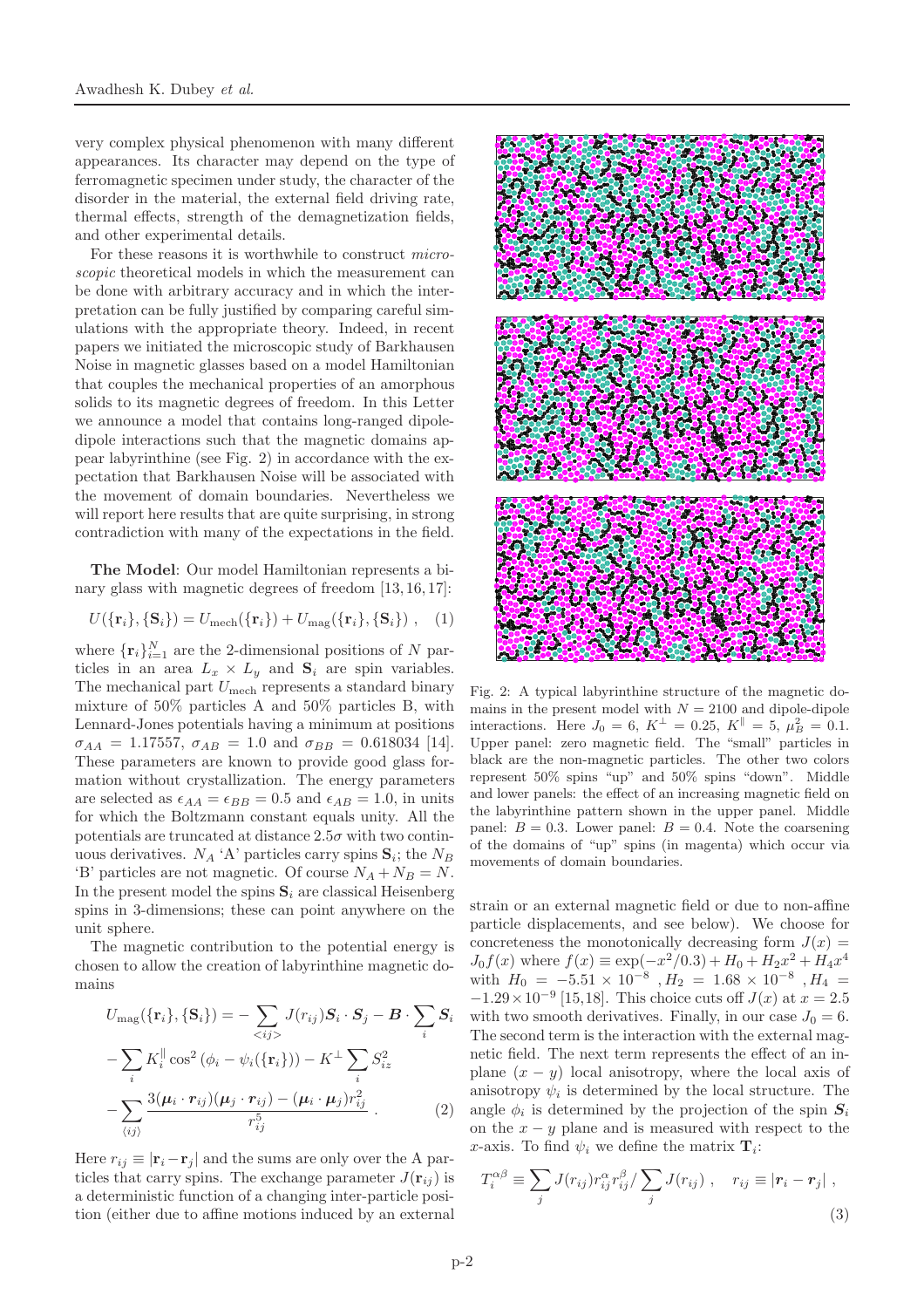where we sum over the particles that are within the range of  $J(r_{ij})$ . The matrix  $\mathbf{T}_i$  has two eigenvalues in 2-dimensions that we denote as  $\kappa_{i,1}$  and  $\kappa_{i,2}, \kappa_{i,1} \geq \kappa_{i,2}$ . The eigenvector that belongs to the larger eigenvalue  $\kappa_{i,1}$ is denoted by  $\hat{\mathbf{n}}$ . The easy axis of anisotropy is given by  $\psi_i \equiv \sin^{-1}(|\hat{n}_y|)$ . Finally the coefficient  $K_i$  is defined as

$$
K_i \equiv \tilde{C}[\sum_j J(r_{ij})]^2 (\kappa_{i,1} - \kappa_{i,2})^2 , \quad \tilde{C} = K_0 / J_0 \sigma_{AB}^4 . \tag{4}
$$

The parameter  $K_0$  determines the relative strength of this random local anisotropy term with respect to other terms in the Hamiltonian [19]. The next term in the Hamiltonian represents the perpendicular (out-of-plane) anisotropy in the z-direction. The last term is the dipoledipole weak but long-ranged interaction; here  $\mu_i$  is defined as  $\mu_B S_i$  where  $\mu_B$  is taken as  $\mu_B^2 = 0.1$ . We have chosen  $B$  in the range  $[-0.65, 0.65]$ . At the two extreme values all the spins are aligned along the direction of B.

Barkhausen Noise: The model has an obvious enormous parameter space with very many interesting effects that are beyond the scope of this Letter. Here we explore parameters that result in a labyrinthine pattern of "up" and "down" spins. In Fig. 2 upper panel we show a snapshot of the magnetic domains of the present model when the external magnetic field is zero. We reiterate that the parameters were chosen such that competition between the dipole-dipole interaction and the perpendicular anisotropy result in all the spins pointing either "up" or "down" in the z-direction. Having this structure with  $B = 0$  we next switch on a magnetic field in the z direction which we ramp up in small steps (quasi-statically), applying conjugate gradient energy minimization after each such step to bring the system back to mechanical and magnetic equilibrium. The effect of the increasing magnetic field is exemplified by the middle and lower panels of Fig. 2; we observe the creation of new domains and the coarsening of the existing domains of "up" spins at the expense of "down" spins. The coarsening occurs by a movement of the domain boundary.

The creation of new domains and the movement of the domain boundary occurs in jerks (sometime referred to as "avalanches") such that a number of spins s flip from "down" to "up" when  $B$  is increasing, and later, after saturation, when all the spins are pointing "up" the opposite changes occur when the magnetic field is decreased to the point of being negative. The flip of s spins is equivalent to a change in magnetization  $\Delta m \equiv s/N_A$ . A typical hysteresis loop exhibiting the sharp changes in the magnetization  $M$  is shown in Fig. 1. The magnetization curve has smooth sections punctuated by discontinuities whose size and distribution will be the focus of this Letter.

Statistics of the Barkhausen Noise: There exists a large body of literature that expects the statistics of Barkhausen Noise, as well of many other serrated responses, to be modeled by a power law multiplied by a cutoff functions, i.e.

$$
P(\Delta m) = \Delta m^{-\alpha} f(\Delta m) , \qquad (5)
$$



Fig. 3: A logarithmic binning of the measured data in our model with  $N = 2100$  for the probability  $P(\Delta m)$  plotted in double-logarithmic scale. It is very easy to believe that the data is well represented by a power law multiplied by a cutoff function with  $\alpha$  in Eq. (5) being very close to  $\alpha = 1$ .

where  $f(x)$  is falling off rapidly for large values of x. If one is convinced of the verity of this form, it is very easy to mislead oneself to support it by the data. For example, in Fig. 3 we present the measured data from a system of 2100 particles for  $P(\Delta m)$ . The data was collected in logarithmic bins and plotted accordingly as  $log_{10}P(\Delta m)$  as a function of  $log_{10}\Delta m$ . The reader can convince herself that the plot appears to agree with the expected form Eq. (5) with  $\alpha \approx -1$ . In the rest of this Letter we will show that this is in fact incorrect, and that in the present example there is no power law whatsoever, notwithstanding the apparent scaling presented in Fig. 3.

To understand what is the actual statistics in the present model we need to think what is happening when the magnetic field is ramped up or down. Indeed, the magnetization is changed due to flips of some number of spins from "down" to "up" when the magnetic field is increased or from "up" to "down" in the opposite case. Our model here is not close to any apparent criticality, so we should expect that there exist an average number of spins  $\langle s \rangle$  that flip in an typical avalanche, and that this average number does not increase like the number of particles N when the latter is increased. In fact, we have measured this average as a function of system size, cf. Fig. 4, where it becomes clear that  $\langle s \rangle$  tends to a system-size independent value when  $N \to \infty$ . As far as one can see this appears to be the only constraint of the statistics  $P(s)$ , together with the normalization condition

$$
\sum_{s=s_{min}}^{s_{max}} P(s) = 1,\tag{6}
$$

The average number of flipping spins is fixed by

$$
\sum_{s=s_{min}}^{s_{max}} sP(s) = \langle s \rangle.
$$
 (7)

In accordance with the principle of maximum entropy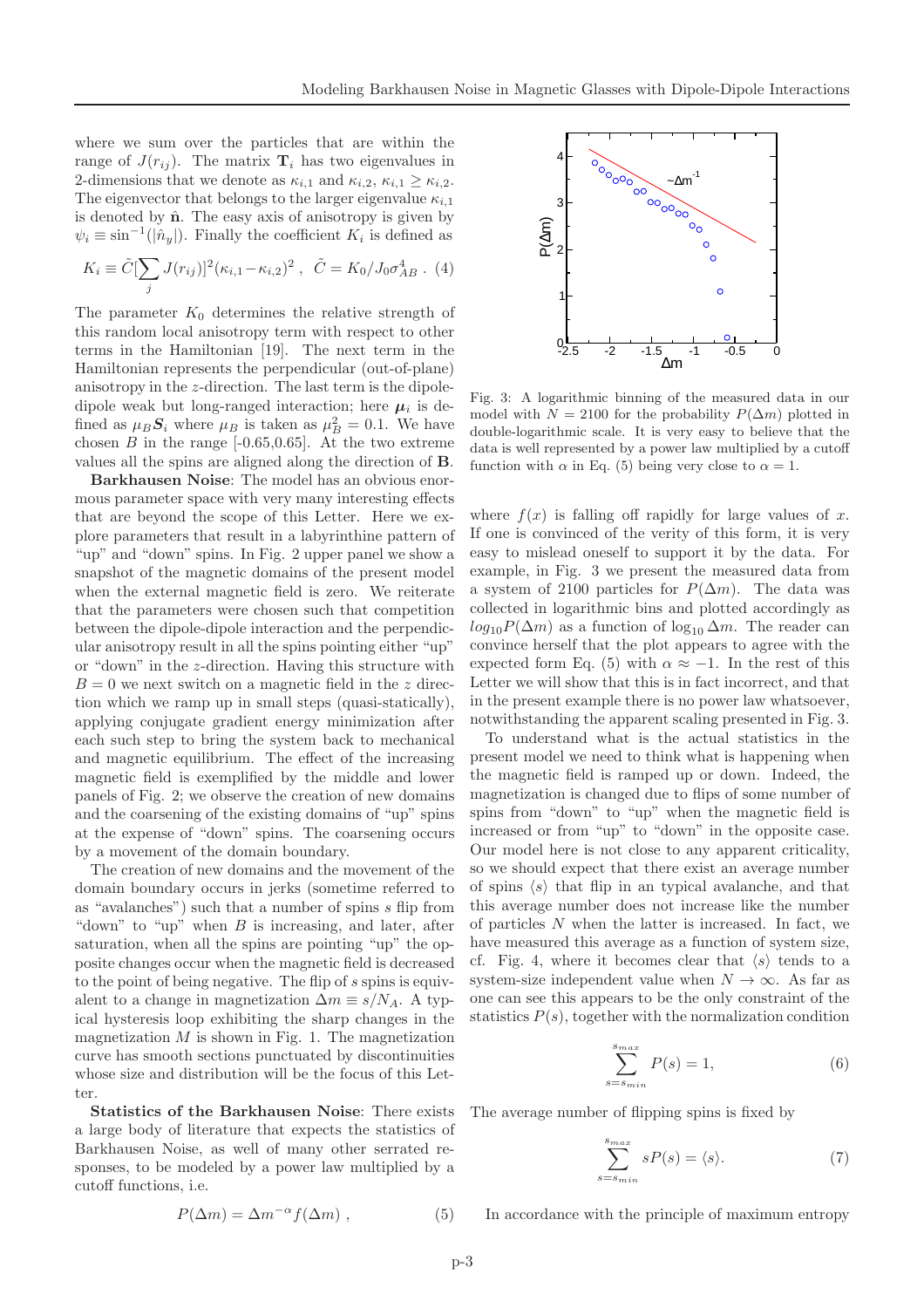

Fig. 4: The average  $\langle s \rangle$  as a function of system size N. The indication is that  $\langle s \rangle$  reaches a system-size independent limit as  $N \to \infty$ .

[20] to find the actual distribution  $P(s)$  we should maximize the information entropy

$$
S = -\sum_{s=s_{min}}^{s_{max}} P(s) \ln P(s),\tag{8}
$$

subject to the constrains defined by Eq. (6) and Eq. (7). The standard method of Lagrange multipliers [20] is employed with the final result

$$
P(s) = \frac{e^{-(s - s_{min})/\langle s \rangle}}{\langle s \rangle} . \tag{9}
$$

Note that if the reasoning leading to Eq. (9) is accepted, we have no free parameter in comparing this prediction to our data, since in the present case  $s_{min} = 1$  and  $\langle s \rangle$  is known for every system size N.

In Fig. 5 we show the comparison of our data for three system sizes  $N = 600, 1000, 2100$  to the prediction Eq. (9) without any free parameter. Obviously the present theory appears to agree excellently well with the data, showing that in the present model the Barkhausen Noise has very simple exponential statistics without any power law.

The fundamental reason why the dipole-dipole long range term does not bring us any closer to a mean-field theory of the Barkhausen Noise is that the particles in this glassy system are allowed to move. This important change from crystalline models can be seen by simply flipping one spin in an equilibrated configuration and observing the effect of subsequent energy minimization keeping the flipped spin frozen. In a crystalline model neighboring spins are bound to react, and the effect may or may not be long ranged. In the present class of models the spin-carrying particles can rearrange themselves without changing their spins and reach a new energy minimum. The responding displacement field will decay slowly as a power-law, but the magnetic response can be highly localized or non existent. This can be quantitatively tested in the present model by computing the inverse Hessian matrix,  $H^{-1}$ . This operator is proportional to the Green's or response function of the material [21]. In the present model the Hessian has entries for the positional degrees of freedom  $r_i$  and the spin degrees of



Fig. 5: Comparison of the statistics of the number of spin flips  $P(s)$  to the theoretical formula Eq. (9). Note that the comparison is done without any free parameter, showing an excellent agreement. Upper panel:  $N = 600$ ; Middle panel:  $N = 1000$ ; Lower panel:  $N = 2100$ .

freedom  $S_i$ . We have checked that as a function of  $r_{ij}$ the positional entries of the inverse Hessian decay slowly, as a power law with an asymptotic  $1/r^2$  law. In contrast the spin entries decay very rapidly, (faster than  $1/r^4$ ), explaining the non existence of a divergence of  $\langle s \rangle$  when  $N \to \infty$ .

Summary and Conclusions: The present Letter indicates a number of important conclusions for the large community that is interested in serrated responses. Barkhausen Noise and other similar phenomena can appear with statistics that vary enormously depending on the underlying microscopic dynamics. Note that in the present case we considered the cleanest possible case with temperature  $T = 0$  and without any mechanical strains or stresses, and yet the expected behavior Eq. (5) did not materialize itself. A second, and even more worrisome conclusion is that it is very easy to mislead oneself to present the data without supporting theory in the form of Eq. (5), and different methods of binning the data may